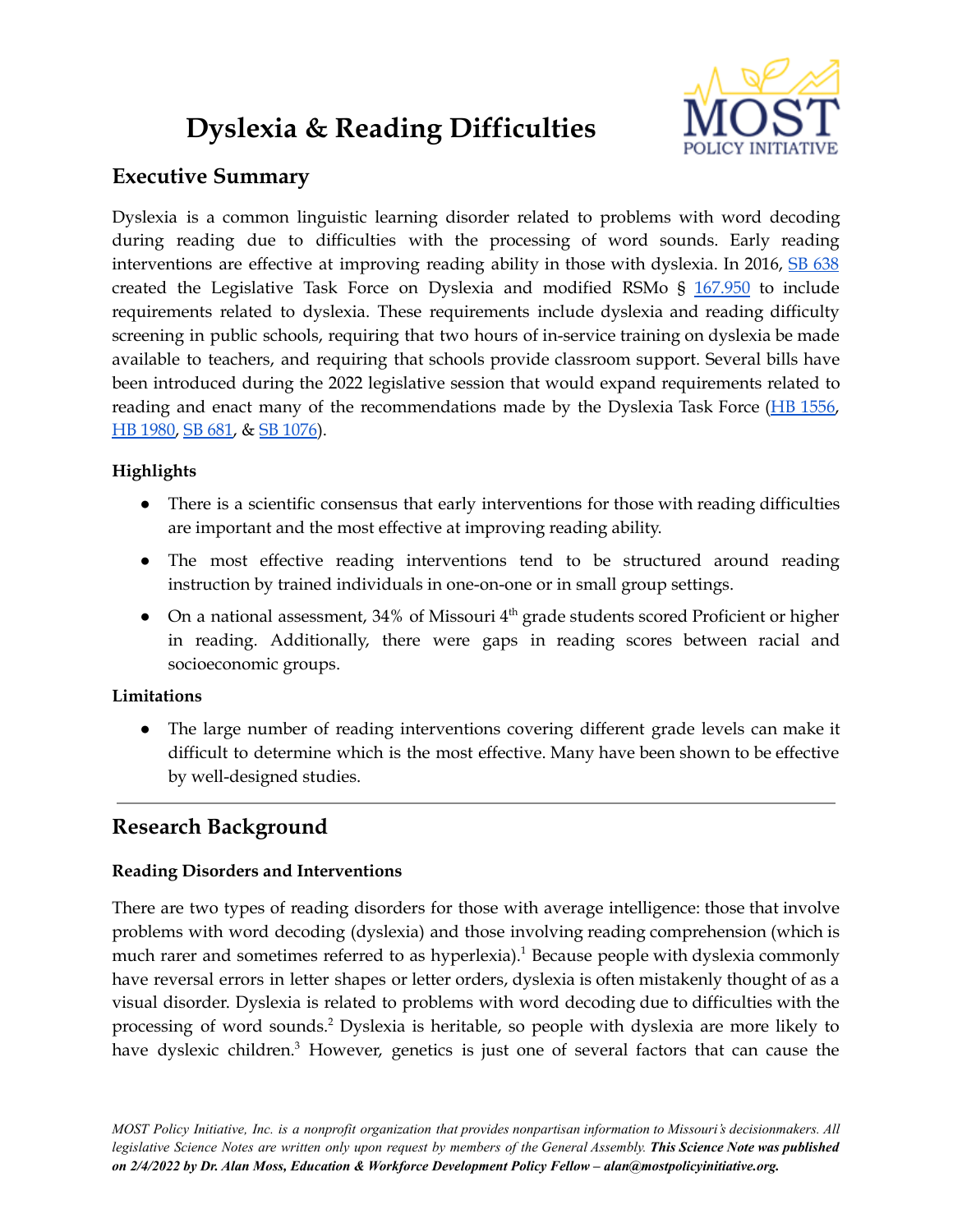disorder. <sup>2</sup> Dyslexia is a very common learning disorder and, although there is no cure for the underlying condition, dyslexic individuals can develop skills that improve word decoding.

#### The Importance of Early Interventions

There is a scientific consensus that early interventions for those with reading difficulties are important and the most effective for improving reading ability. 4 It is recommended that treatment for reading difficulties be started before a diagnosis of dyslexia is made. 2 Additionally, effective reading interventions can have relatively low costs and provide lasting improvements when implemented by specially trained teacher aides. <sup>5</sup> Untreated dyslexia may lead to low academic performance, which is a strong predictor for dropping out of high school. 3,6

#### Types of Reading Interventions

There are many different programs, products, practices, and policies related to education. The large number of reading interventions covering different grade levels can make it difficult to determine which is the most effective. Many have been shown to be effective by well-designed studies. To help educators, policy-makers, and parents know which programs are evidence-based, the Institute of Education Sciences (within the U.S. Department of Education) created the What Works [Clearinghouse](https://ies.ed.gov/ncee/wwc/FWW/Results?filters=,Literacy) (WWC). The WWC lists types of learning interventions with summaries of the evidence for effectiveness. There is evidence that early parental involvement in exposing children to books at a young age at home is related to reading ability. 7 The most effective reading interventions tend to be structured reading instruction by trained individuals in one-on-one or small group settings.<sup>8</sup>

#### **Reading Proficiency of Missouri Fourth-Grade Students**

According to a 2019 National Assessment of Education Progress (NAEP) assessment, 34% of Missouri 4<sup>th</sup>-grade students scored Proficient or higher in reading.<sup>9</sup> These results were similar to national averages, though it should be noted that reading proficiencies vary substantially by school across the state. Additionally, there are gaps between the scores of White and Black students in Missouri, with White students scoring ~10% higher on average than Black students. $^9$ Differences also exist between socioeconomic groups, with students qualifying for the federal free and reduced-price lunch program scoring ~13% lower on average than students not in this group. Finally, suburban schools had significantly higher reading scores than urban and rural schools. See our Science Note on Education [Opportunity](https://mostpolicyinitiative.org/science-note/education-opportunity-gaps/) Gaps for more information.

#### **Dyslexia Legislation**

Forty-seven states, including Missouri, have some form of legislation related to dyslexia.<sup>10</sup> As of 2016, Missouri law (RSMo § [167.950\)](https://revisor.mo.gov/main/OneSection.aspx?section=167.950&bid=33349&hl=167.950%u2044) requires that screenings for dyslexia and related disorders be conducted in all public and charter schools. It also requires [practicing](https://revisor.mo.gov/main/OneSection.aspx?section=168.400) teacher assistance [programs](https://revisor.mo.gov/main/OneSection.aspx?section=168.400) in each school district to offer two hours of in-service training (training during the school year) on these topics to practicing teachers, and each charter school to offer the same to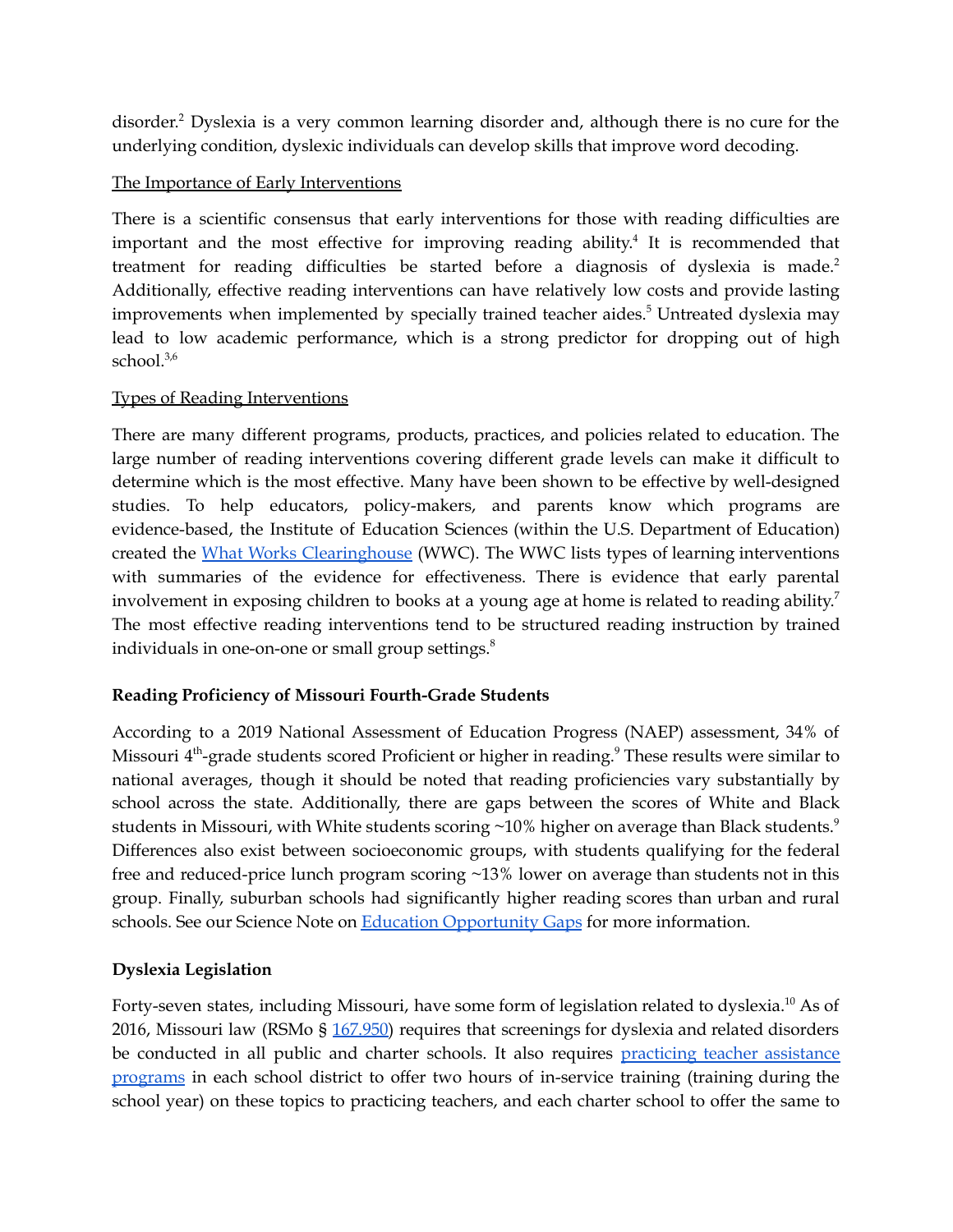all teachers. In 2017, the Legislative Task Force on Dyslexia recommended, in its legislatively mandated [report,](https://dese.mo.gov/media/pdf/october-2017-update-dyslexia-task-force) that every student in grades 1-3 be screened for dyslexia within 30 days of the beginning of the school year.<sup>11</sup> Kindergarteners were recommended to be screened twice; once by January 31st and once more at the end of the school year. The Task Force also recommended that two hours of teacher in-service training be required, not just offered, and that teacher preservice (training before the school year) also include training on "the effective principles of reading". Finally, the Task Force recommended that the Department of Elementary & Secondary Education provide guidance to schools on classroom support including "best practices, support materials, technology resources and appropriate training".<sup>11</sup>

Several bills have been introduced during the 2022 legislative session that would expand requirements regarding dyslexia and reading difficulties in school districts and charter schools (HB [1556](https://www.house.mo.gov/Bill.aspx?bill=HB1556&year=2022&code=R), HB [1980,](https://www.house.mo.gov/Bill.aspx?bill=HB1980&year=2022&code=R) SB [681](https://www.senate.mo.gov/22info/BTS_Web/Bill.aspx?SessionType=R&BillID=71259862), & SB [1076](https://www.senate.mo.gov/22info/BTS_Web/Bill.aspx?SessionType=R&BillID=73755338)). The bills share many similarities including changing the term "reading intervention plan" to "reading success plan," and requiring such plans be made for students demonstrating reading deficiencies. They all also require, as suggested by the Legislative Task Force on Dyslexia, that K–4 students (K–3 in  $SB$  [1076](https://www.senate.mo.gov/22info/BTS_Web/Bill.aspx?SessionType=R&BillID=73755338)) be assessed for reading ability within the first 30 days of each school year. All of the bills also repeal a requirement (RSMo § [167.645](https://revisor.mo.gov/main/OneSection.aspx?section=167.645&bid=8391&hl=167.645%u2044)) that reading assessments be given within 45 days of the end of the 3rd grade unless students have demonstrated reading at their grade level or above. Further, a requirement that students not be promoted to the 5th grade if they do not read at a 3rd grade level at the end of a required remedial reading-focused summer school would be repealed.

#### **References**

- 1. Ostrolenk, A., Forgeot d'Arc, B., Jelenic, P., Samson, F., & Mottron, L. (2017). Hyperlexia: Systematic review, neurocognitive modelling, and outcome. *Neuroscience and biobehavioral reviews, 79*, 134–149. <https://doi.org/10.1016/j.neubiorev.2017.04.029>
- 2. Peterson, R.L., & Pennington, B.F. (2012) Developmental dyslexia. *Lancet, 379*: 1997–2007.
- 3. Hulme, C., & Snowling, M. J. (2016). Reading disorders and dyslexia. *Current Opinion in Pediatrics, 28*(6): 731–735. <https://www.ncbi.nlm.nih.gov/pmc/articles/PMC5293161/>
- 4. Vaughn, S., Cirino, P.T., Wanzek, J., Wexler, J., Fletcher, J.M., Denton, C.D., Barth, A., Romain, M., Francis, D.J. (2010) Response to Intervention for Middle School Students With Reading Difficulties: Effects of a Primary and Secondary Intervention. *School Psych Rev. 39*(1):3-21.
- 5. Scammacca, N., Vaughn, S., Roberts, G., Wanzek, J., & Torgesen, J. K. (2007). Extensive Reading Interventions in Grades K-3: From Research to Practice. *Center on Instruction.* https://eric.ed.gov/?id=ED521573
- 6. Montes, G., & Lehmann, C. (2004) Who will drop out from school? Key predictors from the literature. *Children's Institute.* Technical Report and Works in Process Series: T04-001. <https://www.childrensinstitute.net/sites/default/files/documents/T04-001.pdf>
- 7. Monique Sénéchal; Jo-Anne LeFevre (2002). Parental Involvement in the Development of Children's Reading Skill: A Five-Year Longitudinal Study. *Child Development, 73*(2), 445–460. doi: 10.1111/1467-8624.00417